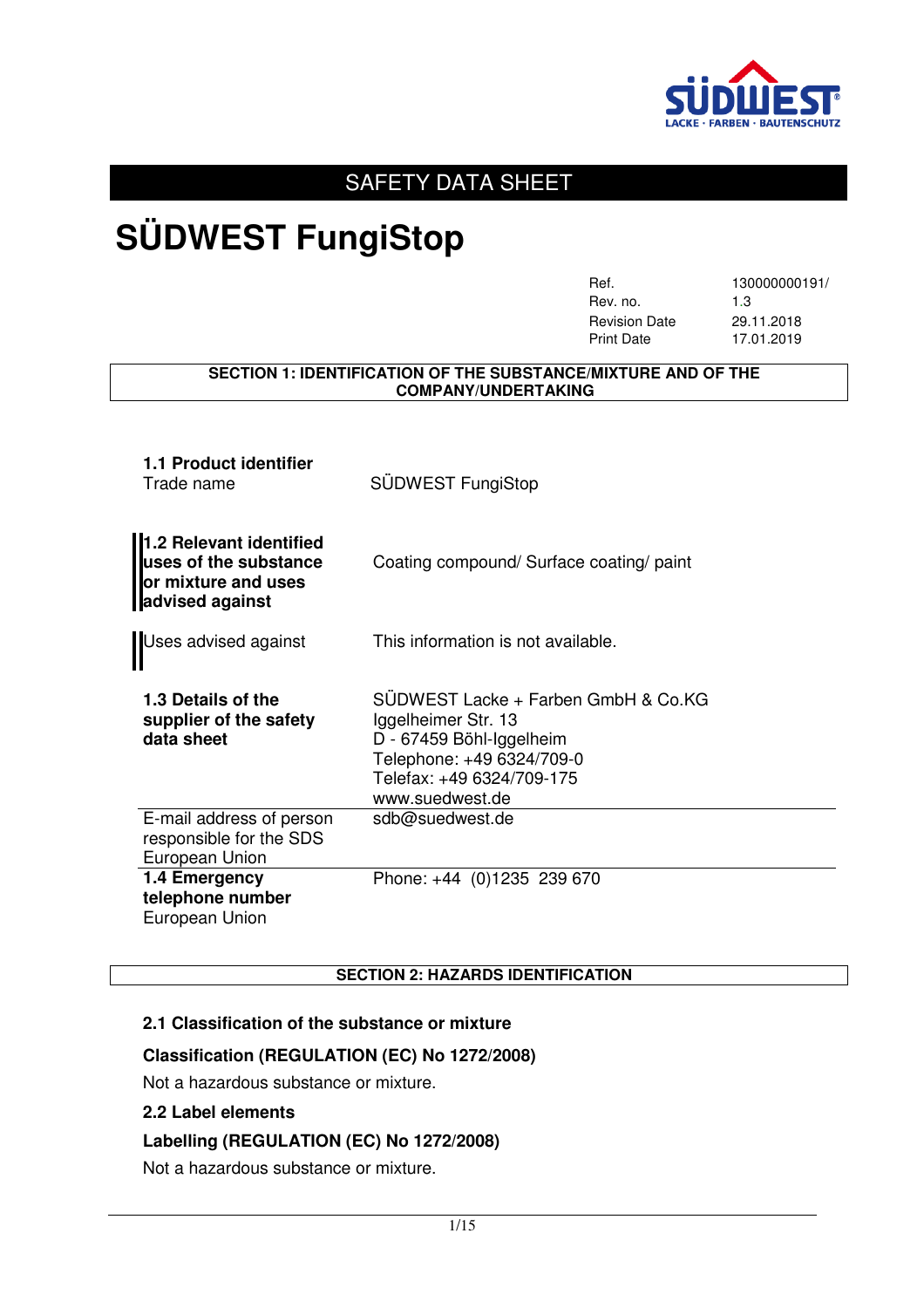## **SÜDWEST FungiStop**

### **Additional Labelling:**

| Safety data sheet available on request. |
|-----------------------------------------|
|                                         |

EUH208 Contains 1,2-benzisothiazol-3(2H)-one, 2-methyl-2Hisothiazol-3-one. May produce an allergic reaction. For 2-Methyl-2H-Isothiazol-3-one (MIT), a labelling threshold of 15 ppm is voluntarily used in accordance with the CEPE recommendation (instead of 100 ppm).

### **Regulation concerning biocidal products (528/2012):**

Contains 3-iodo2-propynyl butylcarbamate , bronopol (INN), 1,2-benzisothiazol-3(2H)-one, 2 methyl-2H-isothiazol-3-one. As active agents for coating and storage protection in accordance with Biocidal Product Regulation (528/2012), Article 58(3)

### **2.3 Other hazards**

This substance/mixture contains no components considered to be either persistent, bioaccumulative and toxic (PBT), or very persistent and very bioaccumulative (vPvB) at levels of 0.1% or higher.

### **SECTION 3: COMPOSITION/INFORMATION ON INGREDIENTS**

#### **3.2 Mixtures**

Chemical nature Water based dispersion paint for interior use.

### **Hazardous components**

| Chemical name    | CAS-No.             | Classification           | Concentration (% |
|------------------|---------------------|--------------------------|------------------|
|                  | EC-No.              | (REGULATION (EC)         | W/W              |
|                  | Registration number | No 1272/2008)            |                  |
| 3-iodo2-propynyl | 55406-53-6          | STOT RE1; H372           | $\leq 0.012$     |
| butylcarbamate   | 259-627-5           | Eye Dam.1; H318          |                  |
|                  |                     | Acute Tox.3; H331        |                  |
|                  |                     | <b>Skin Sens.1; H317</b> |                  |
|                  |                     | Aquatic Acute1;          |                  |
|                  |                     | H400                     |                  |
|                  |                     | Aquatic Chronic1;        |                  |
|                  |                     | H410                     |                  |
|                  |                     | Acute Tox.4; H302        |                  |

For explanation of abbreviations see section 16.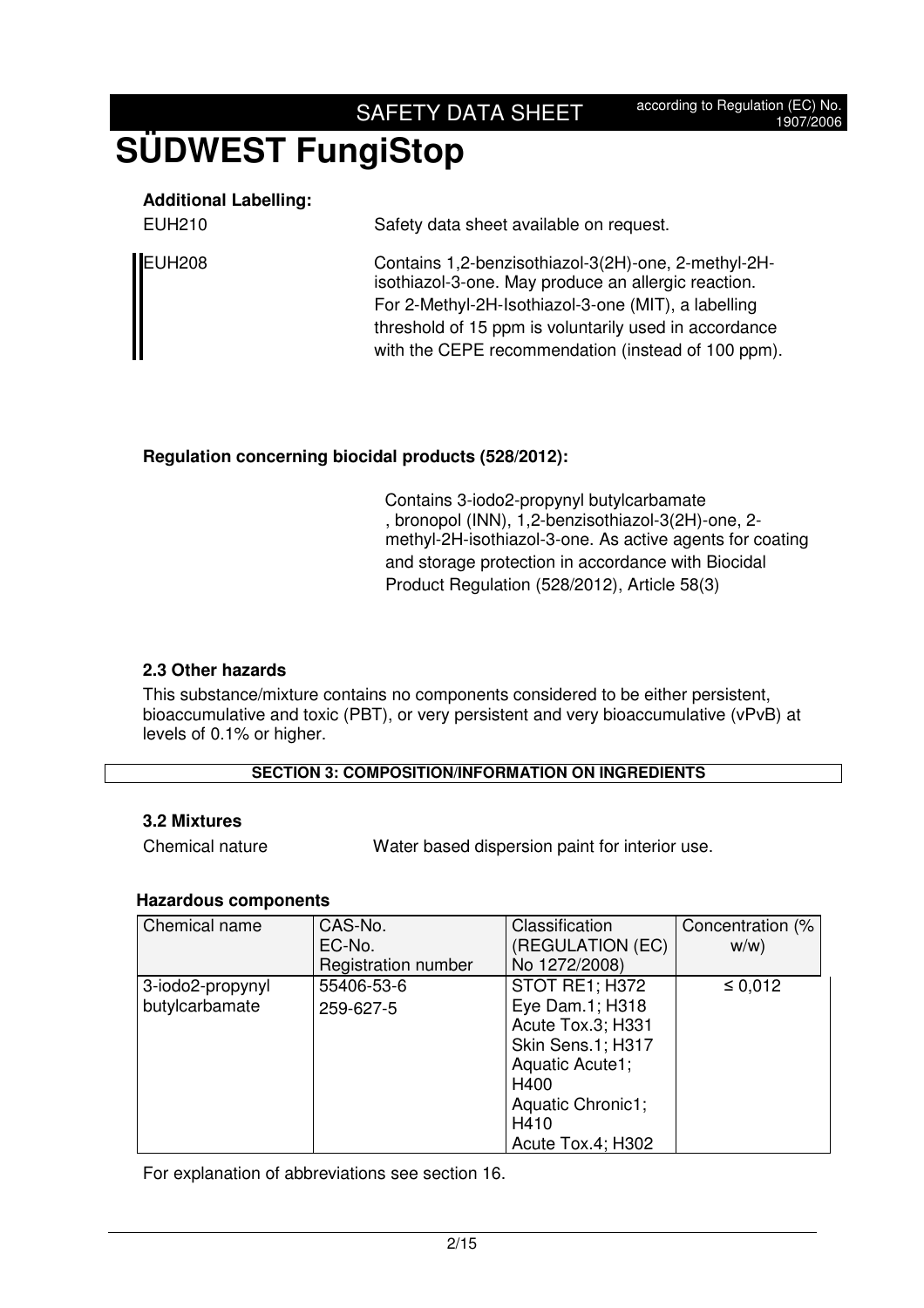## **SÜDWEST FungiStop**

#### **SECTION 4: FIRST AID MEASURES**

#### **4.1 Description of first aid measures**

| General advice                                                                 | In the case of accident or if you feel unwell, seek medical<br>advice immediately (show the label where possible).<br>Never give anything by mouth to an unconscious person.<br>If unconscious, place in recovery position and seek medical<br>advice. |  |
|--------------------------------------------------------------------------------|--------------------------------------------------------------------------------------------------------------------------------------------------------------------------------------------------------------------------------------------------------|--|
| Inhalation                                                                     | Remove to fresh air.<br>Keep patient warm and at rest.<br>If breathing is irregular or stopped, administer artificial<br>respiration.<br>If symptoms persist, call a physician.                                                                        |  |
| Skin contact                                                                   | Take off all contaminated clothing immediately.<br>Wash skin thoroughly with soap and water or use<br>recognized skin cleanser.<br>Do NOT use solvents or thinners.<br>If skin irritation persists, call a physician.                                  |  |
| Eye contact                                                                    | In case of eye contact, remove contact lens and rinse<br>immediately with plenty of water, also under the eyelids, for<br>at least 15 minutes.<br>Seek medical advice.                                                                                 |  |
| Ingestion                                                                      | Clean mouth with water and drink afterwards plenty of<br>water.<br>Do NOT induce vomiting.<br>Obtain medical attention.<br>Keep at rest.                                                                                                               |  |
| 4.2 Most important symptoms and effects, both acute and delayed                |                                                                                                                                                                                                                                                        |  |
| Symptoms                                                                       | No information available.                                                                                                                                                                                                                              |  |
| 4.3 Indication of any immediate medical attention and special treatment needed |                                                                                                                                                                                                                                                        |  |
| Trootmont                                                                      | Troot cumptamatically                                                                                                                                                                                                                                  |  |

| Treatment | Treat symptomatically.    |
|-----------|---------------------------|
|           | No information available. |

### **SECTION 5: FIREFIGHTING MEASURES**

### **5.1 Extinguishing media**

| Suitable extinguishing<br>media | Alcohol-resistant foam<br>Carbon dioxide (CO2)<br>Dry chemical<br>Water spray |
|---------------------------------|-------------------------------------------------------------------------------|
| Unsuitable extinguishing        | High volume water jet                                                         |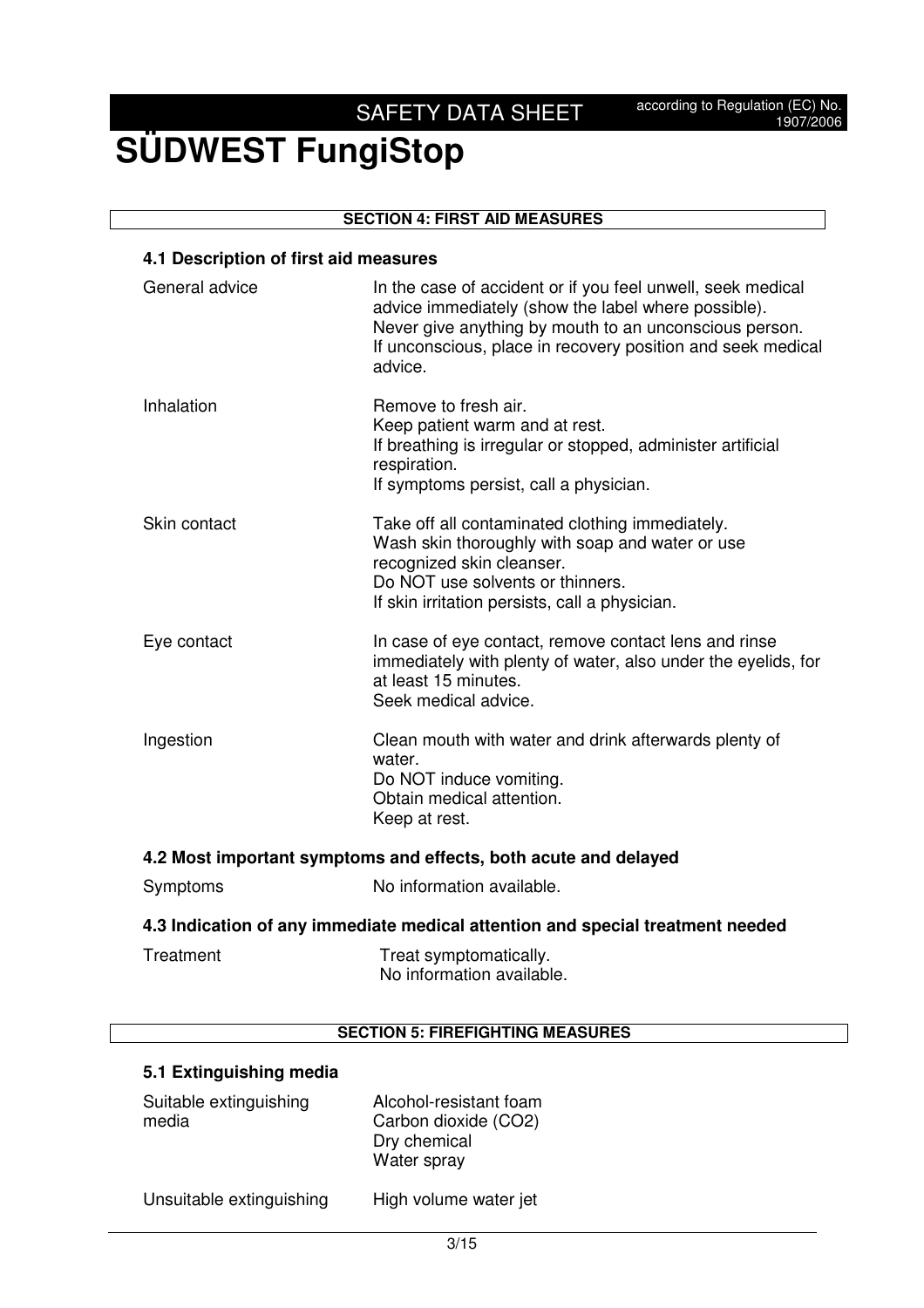| media<br>5.2 Special hazards<br>arising from the<br>substance or mixture | Fire may cause evolution of:<br>Carbon monoxide<br>Carbon dioxide (CO2)<br>Nitrogen oxides (NOx)<br>Exposure to decomposition products may be a hazard to<br>health. |
|--------------------------------------------------------------------------|----------------------------------------------------------------------------------------------------------------------------------------------------------------------|
| 5.3 Advice for<br>firefighters                                           | Wear self-contained breathing apparatus for firefighting if<br>necessary.                                                                                            |
| Additional advice                                                        | Use water spray to cool unopened containers.<br>Fire residues and contaminated fire extinguishing water                                                              |

#### **SECTION 6: ACCIDENTAL RELEASE MEASURES**

must be disposed of in accordance with local regulations.

| 6.1 Personal<br>precautions, protective<br>equipment and<br>emergency procedures<br><b>6.2 Environmental</b><br>precautions | Ensure adequate ventilation.<br>Do not breathe vapour.                                                                                                                                                                                                                                                                                                                                             |  |
|-----------------------------------------------------------------------------------------------------------------------------|----------------------------------------------------------------------------------------------------------------------------------------------------------------------------------------------------------------------------------------------------------------------------------------------------------------------------------------------------------------------------------------------------|--|
|                                                                                                                             | The product should not be allowed to enter drains, water<br>courses or the soil.<br>If the product contaminates rivers and lakes or drains inform<br>respective authorities.                                                                                                                                                                                                                       |  |
| 6.3 Methods and<br>material for<br>containment and<br>cleaning up                                                           | Contain spillage, and then collect with non-combustible<br>absorbent material, (e.g. sand, earth, diatomaceous earth,<br>vermiculite) and place in container for disposal according to<br>local / national regulations (see section 13).<br>Clean with detergents. Avoid solvents.<br>Dispose of contaminated material as waste according to<br>item 13.<br>Clean contaminated surface thoroughly. |  |
| 6.4 Reference to other<br>sections                                                                                          | Refer to protective measures listed in sections 7 and 8.                                                                                                                                                                                                                                                                                                                                           |  |
| <b>SECTION 7: HANDLING AND STORAGE</b>                                                                                      |                                                                                                                                                                                                                                                                                                                                                                                                    |  |

#### **SECTION 7: HANDLING AND STORAGE**

### **7.1 Precautions for safe handling**

| Advice on safe handling | Avoid contact with skin and eyes.<br>Prevent unauthorized access.<br>Provide sufficient air exchange and/or exhaust in work<br>rooms.<br>Comply with the statutory regulations on health and safety at<br>work. |
|-------------------------|-----------------------------------------------------------------------------------------------------------------------------------------------------------------------------------------------------------------|
|                         |                                                                                                                                                                                                                 |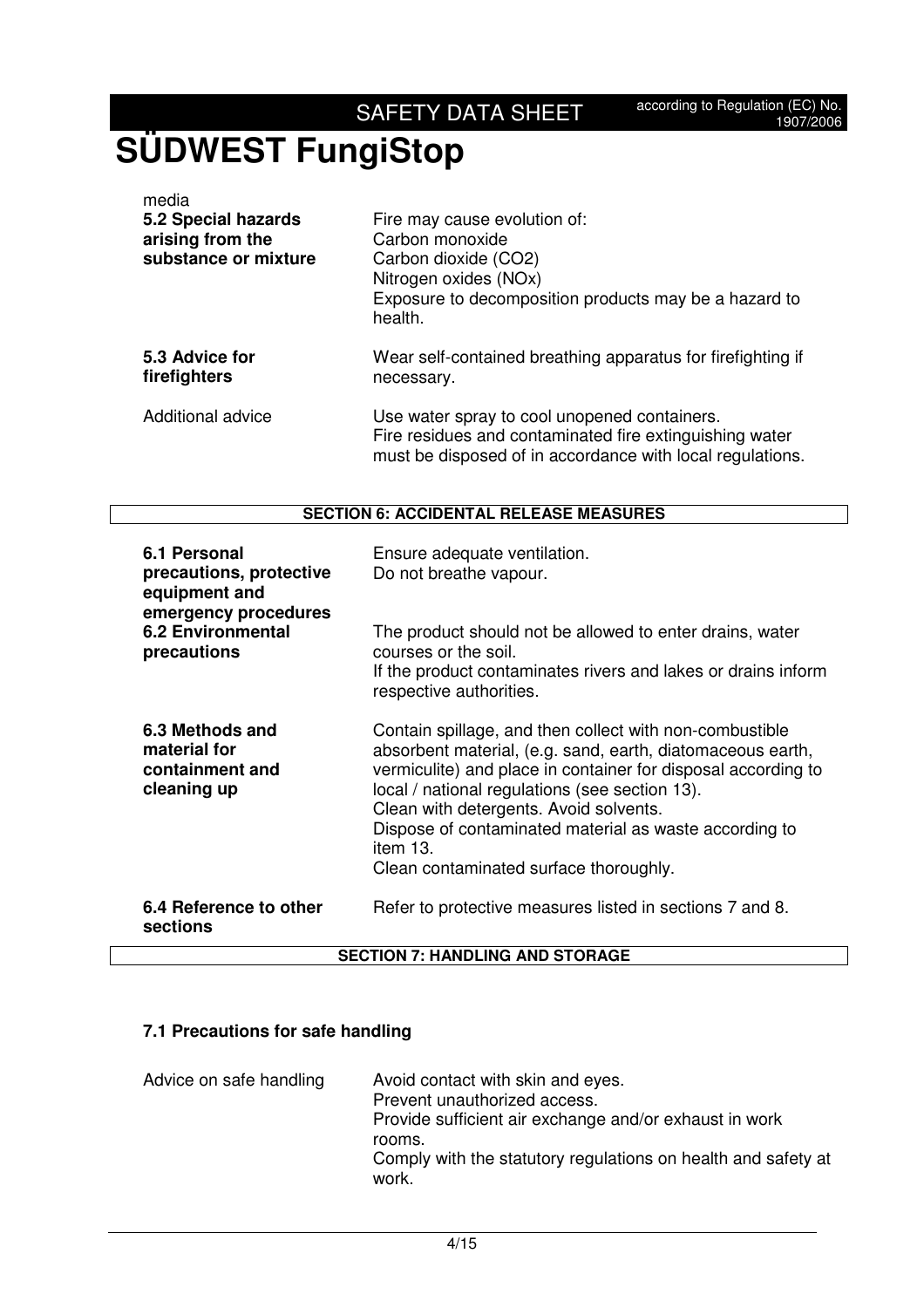## **SÜDWEST FungiStop**

| Hygiene measures | Wash hands before breaks and at the end of workday.<br>When using do not eat, drink or smoke.<br>Remove and wash contaminated clothing and gloves,<br>including the inside, before re-use. |
|------------------|--------------------------------------------------------------------------------------------------------------------------------------------------------------------------------------------|
|                  |                                                                                                                                                                                            |

#### **7.2 Conditions for safe storage, including any incompatibilities**

| Requirements for<br>storage areas and<br>containers | Containers which are opened must be carefully resealed<br>and kept upright to prevent leakage.<br>Store in original container.<br>Observe label precautions.<br>Protect from frost, heat and sunlight. |
|-----------------------------------------------------|--------------------------------------------------------------------------------------------------------------------------------------------------------------------------------------------------------|
| Advice on common<br>storage                         | Keep away from oxidizing agents and strongly acid or<br>alkaline materials.                                                                                                                            |
| 7.3 Specific end use(s)                             | For further information, see also Technical Data Sheet for<br>the product.                                                                                                                             |

#### **SECTION 8: EXPOSURE CONTROLS/PERSONAL PROTECTION**

#### **8.1 Control parameters**

Contains no substances with occupational exposure limit values. The lists that were valid during the creation were used as basis.

#### **8.2 Exposure controls**

#### **Appropriate engineering controls**

Provide adequate ventilation.

#### **Individual protection measures, such as personal protective equipment**

| a) Eye/face protection                | Wear protective goggles for protection against splashed<br>liquid.                                                                                                                                                                       |
|---------------------------------------|------------------------------------------------------------------------------------------------------------------------------------------------------------------------------------------------------------------------------------------|
|                                       | Safety glasses with side-shields conforming to EN166                                                                                                                                                                                     |
| b) Skin protection<br>Hand protection | Recommended preventive skin protection<br>Before starting work, apply water-resistant skincare<br>preparations to exposed skin areas.<br>Protective gloves should be worn in case of skin contact<br>during preparation and application. |

Break through time: 480 min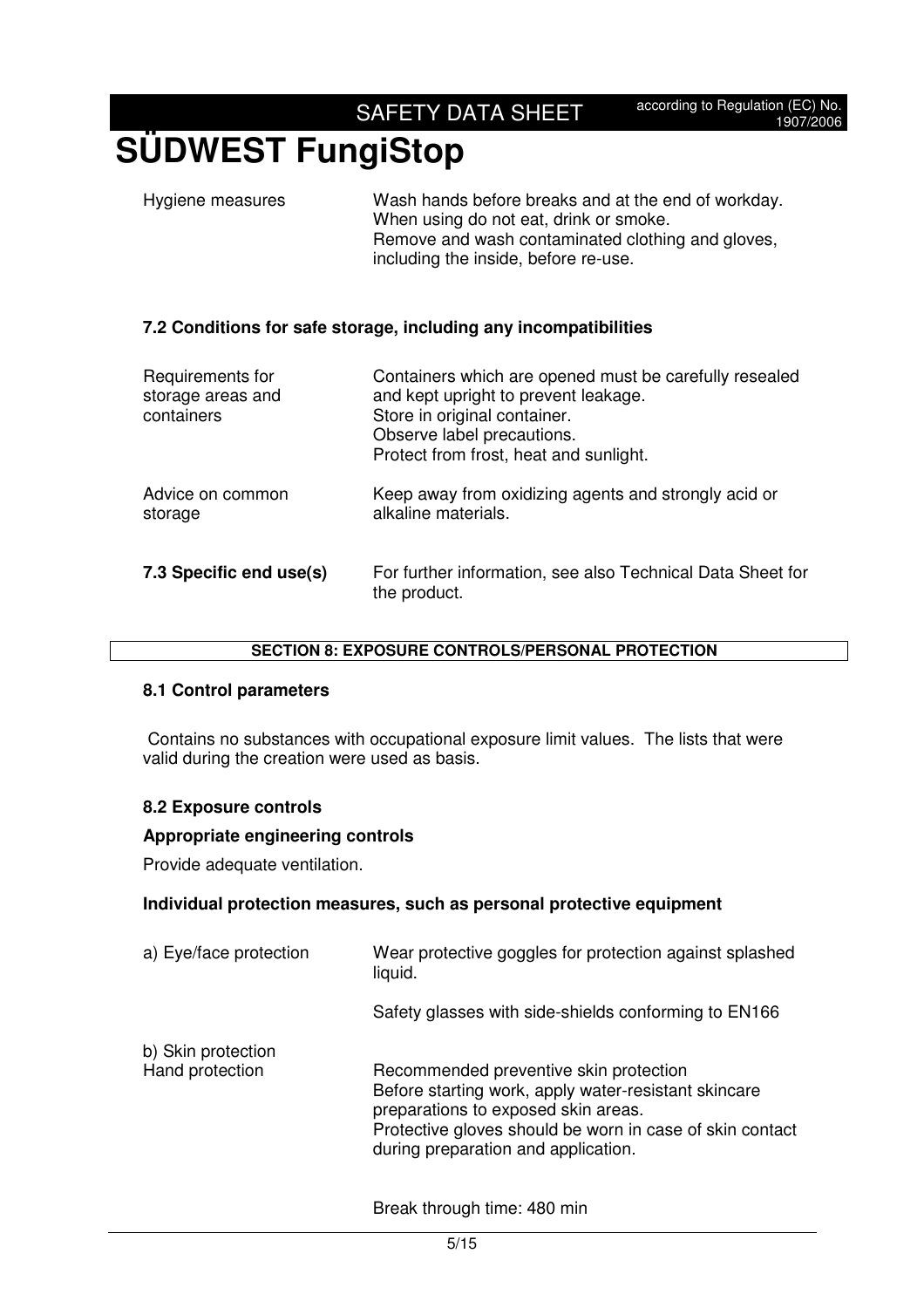|                                        | Minimum thickness: 0,11 mm<br>Gloves made of nitrile rubber, e.g. KCL 740 Dermatril®<br>(Kächele-Cama-Latex GmbH, Hotline: 0049(0)6659-87-300,<br>kcl-uk@kcl.de), or equivalent.<br>Cotton undergloves are recommendable when wearing<br>protective gloves!<br>Skin that comes into contact with the product should be<br>treated with protective cream. After such contact, the<br>product concerned should under no circumstances be used. |
|----------------------------------------|----------------------------------------------------------------------------------------------------------------------------------------------------------------------------------------------------------------------------------------------------------------------------------------------------------------------------------------------------------------------------------------------------------------------------------------------|
|                                        | The selected protective gloves have to satisfy the<br>specifications of Regulation (EU) 2016/425 and the standard<br>EN 374 derived from it.                                                                                                                                                                                                                                                                                                 |
|                                        | The choice of an appropriate glove does not only depend on<br>its material but also on other quality features and is different<br>from one producer to the other.                                                                                                                                                                                                                                                                            |
| <b>Body Protection</b>                 | Work clothes<br>Skin should be washed after contact.<br>Do NOT use solvents or thinners.                                                                                                                                                                                                                                                                                                                                                     |
| c) Respiratory protection              | No personal respiratory protective equipment normally<br>required.                                                                                                                                                                                                                                                                                                                                                                           |
|                                        | In case of insufficient ventilation, wear suitable respiratory<br>equipment.                                                                                                                                                                                                                                                                                                                                                                 |
|                                        | Employees involved in spraying work or in the immediate<br>vicinity of such work should use a P2 particle filter against                                                                                                                                                                                                                                                                                                                     |
|                                        | spray fog.<br>Respiratory protection complying with EN 143.                                                                                                                                                                                                                                                                                                                                                                                  |
| <b>Environmental exposure controls</b> |                                                                                                                                                                                                                                                                                                                                                                                                                                              |

#### General advice The product should not be allowed to enter drains, water courses or the soil. If the product contaminates rivers and lakes or drains inform respective authorities.

#### **SECTION 9: PHYSICAL AND CHEMICAL PROPERTIES**

#### **9.1 Information on basic physical and chemical properties**

| Appearance      | liquid                |
|-----------------|-----------------------|
| Colour          | white                 |
| Odour           | Weak, characteristic  |
| Odour Threshold | No data available     |
| рH              | ca. 7,5 - 8,5 (20 °C) |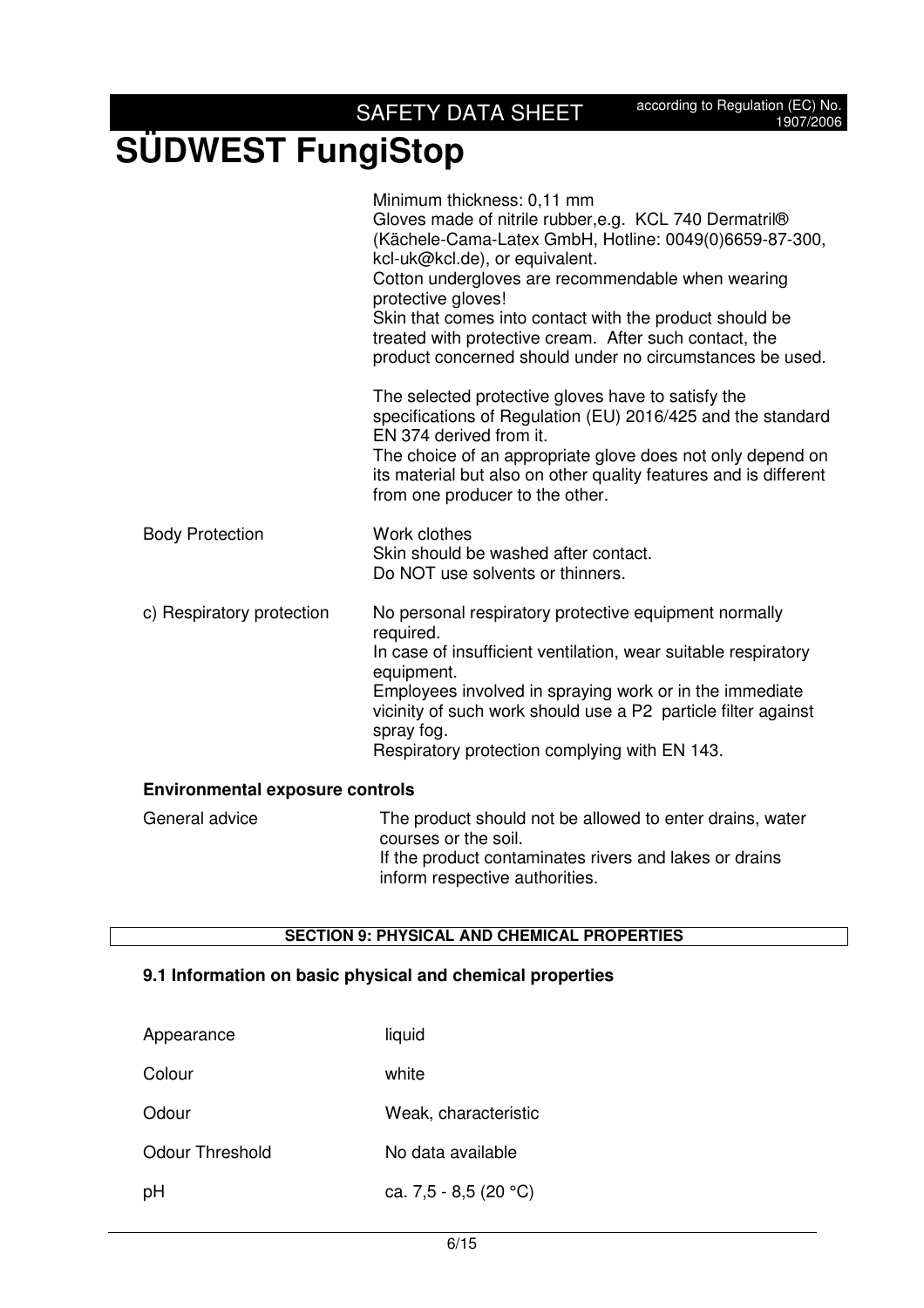# **SÜDWEST FungiStop**

| 9.2 Other information                               |                                            |
|-----------------------------------------------------|--------------------------------------------|
| Oxidizing properties                                | Not applicable                             |
| <b>Explosive properties</b>                         | Not explosive                              |
| Viscosity<br>Viscosity, dynamic                     | ca. 1.500 mPa.s (20 °C)                    |
| Decomposition<br>temperature                        | No data available                          |
| Auto-ignition temperature                           | not auto-flammable                         |
| Partition coefficient: n-<br>octanol/water          | not determined                             |
| Solubility(ies)<br>Water solubility                 | completely miscible                        |
| Density                                             | ca. $1,38 - 1,5$ g/cm <sup>3</sup> (20 °C) |
| Vapour density                                      | No data available                          |
| Vapour pressure                                     | No data available                          |
| Lower explosion limit /<br>Lower flammability limit | No data available                          |
| Upper explosion limit /<br>Upper flammability limit | No data available                          |
| Flammability (solid, gas)                           | not applicable                             |
| Evaporation rate                                    | not applicable                             |
| Flash point                                         | >100 °C                                    |
| Initial boiling point and<br>boiling range          | No data available                          |
| Melting point/freezing point                        | < 0 °C                                     |

Flow time No data available

#### **SECTION 10: STABILITY AND REACTIVITY**

#### **10.1 Reactivity**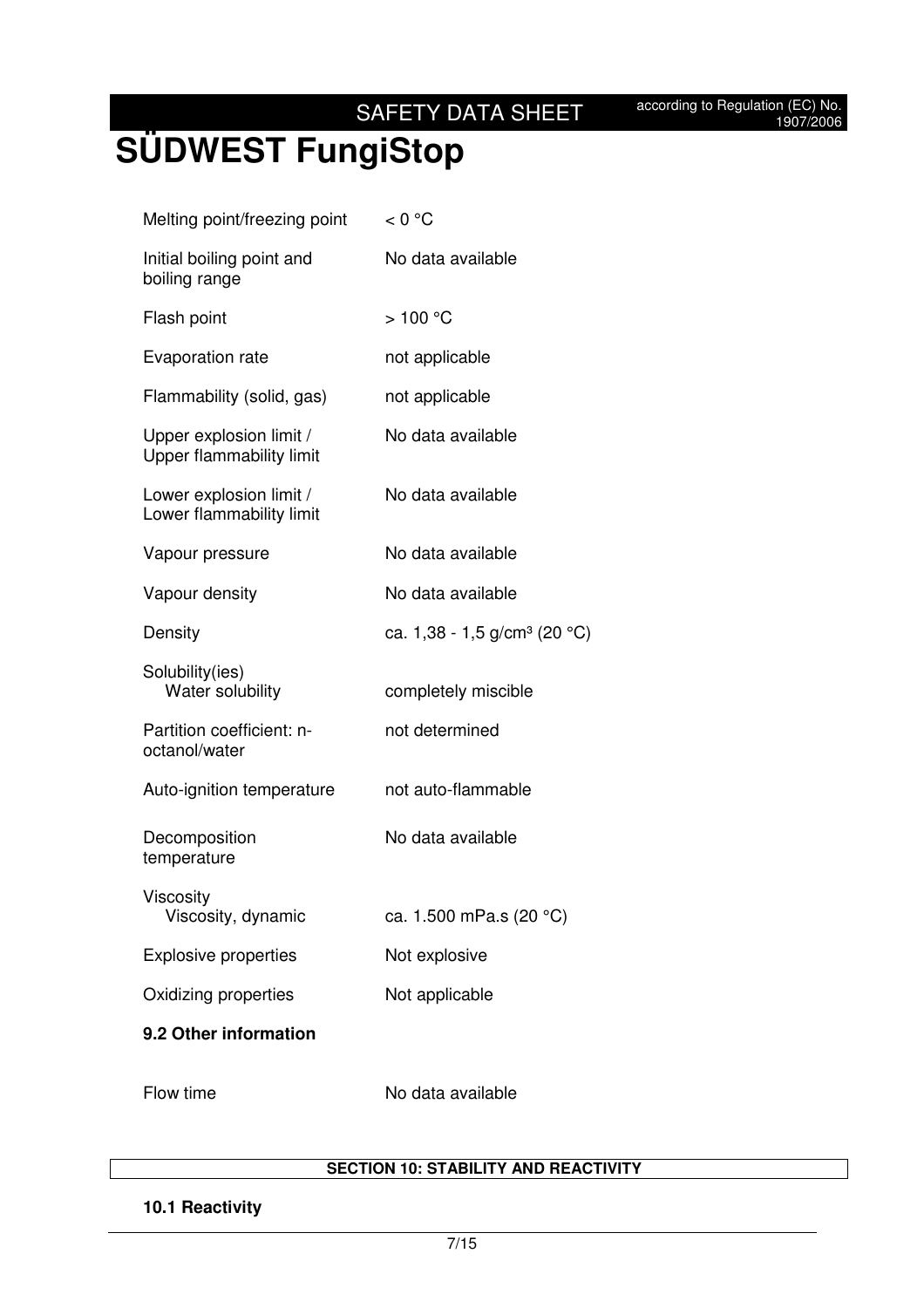No dangerous reaction known under conditions of normal use.

#### **10.2 Chemical stability**

Stable under normal conditions.

#### **10.3 Possibility of hazardous reactions**

Hazardous reactions This information is not available.

#### **10.4 Conditions to avoid**

| Conditions to avoid | Stable under recommended storage and handling |
|---------------------|-----------------------------------------------|
|                     | conditions (see section 7).                   |

#### **10.5 Incompatible materials**

| Materials to avoid | Strong acids and strong bases |
|--------------------|-------------------------------|
|                    | Strong oxidizing agents       |

#### **10.6 Hazardous decomposition products**

| Hazardous decomposition | No decomposition if stored and applied as directed. |
|-------------------------|-----------------------------------------------------|
| products                |                                                     |
| Decomposition           | No data available                                   |
| temperature             |                                                     |

#### **SECTION 11: TOXICOLOGICAL INFORMATION**

| 11.1 Information on toxicological effects<br><b>Acute toxicity</b><br><b>Product:</b> |                                                                      |  |
|---------------------------------------------------------------------------------------|----------------------------------------------------------------------|--|
| Acute oral toxicity                                                                   | Based on available data, the classification criteria are<br>not met. |  |
| Acute inhalation toxicity                                                             | Based on available data, the classification criteria are<br>not met. |  |
| Acute dermal toxicity                                                                 | Based on available data, the classification criteria are<br>not met. |  |
| <b>Components:</b><br>2.iodo2.propynyl.butyloarhamato:                                |                                                                      |  |

#### **3-iodo2-propynyl butylcarbamate:**  Acute oral toxicity **Harmful if swallowed.**

| Acute inhalation toxicity | LC50 (Rat): $3 \text{ mg/l}$<br>Exposure time: 4 h |
|---------------------------|----------------------------------------------------|
|                           | Test atmosphere: vapour                            |

#### **Skin corrosion/irritation Product:**

 Based on available data, the classification criteria are not met.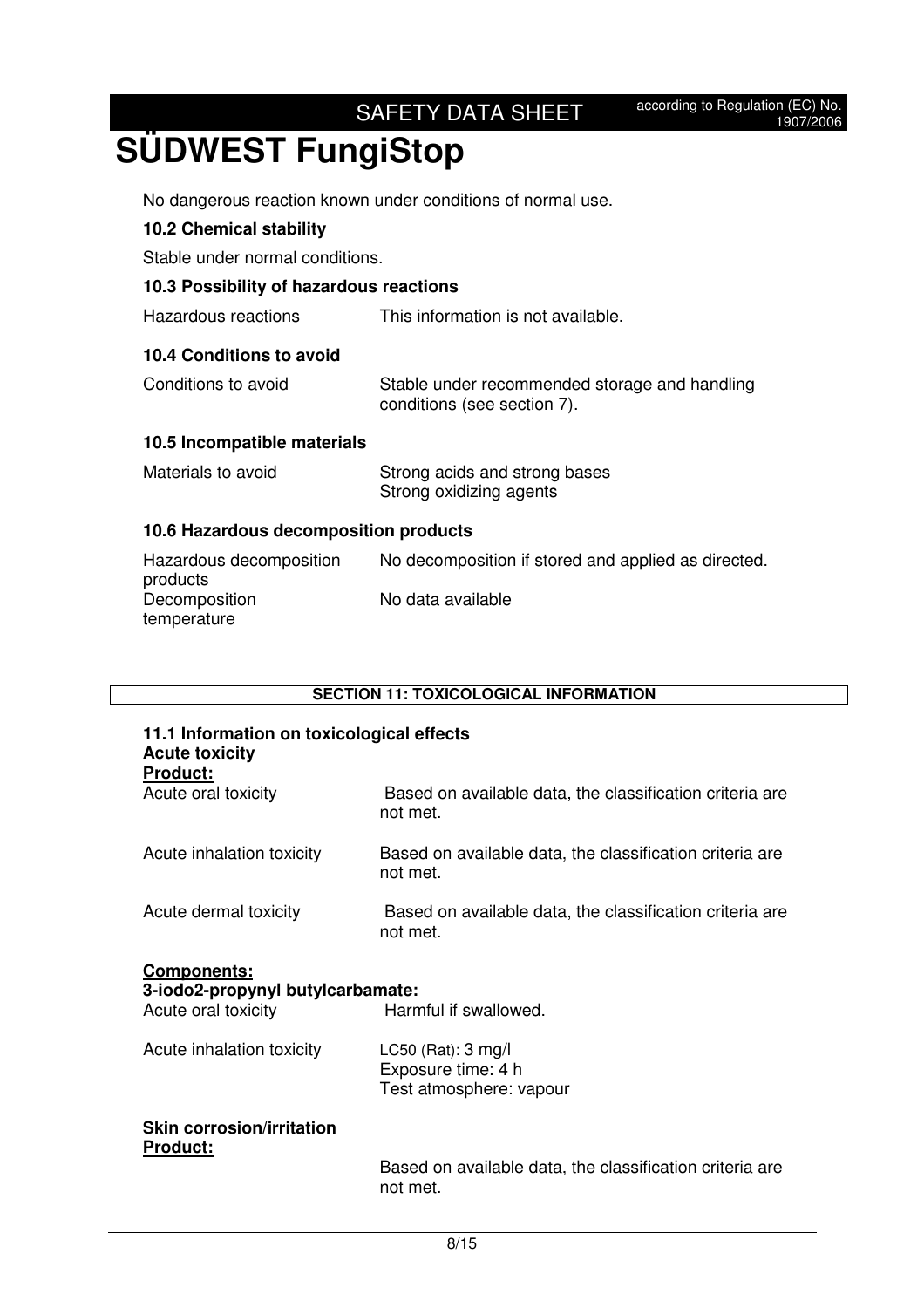| Product:                                                    | Based on available data, the classification criteria are<br>not met. |
|-------------------------------------------------------------|----------------------------------------------------------------------|
| Components:<br>3-iodo2-propynyl butylcarbamate:             | Causes serious eye damage.                                           |
| <b>Respiratory or skin sensitisation</b><br><b>Product:</b> |                                                                      |
|                                                             | Based on available data, the classification criteria are<br>not met. |
| <b>Components:</b><br>3-iodo2-propynyl butylcarbamate:      | May cause an allergic skin reaction.                                 |
| Germ cell mutagenicity                                      |                                                                      |
| <b>Product:</b><br>Genotoxicity in vitro                    | Based on available data, the classification criteria are<br>not met. |
| Carcinogenicity                                             |                                                                      |
| <b>Product:</b>                                             | Based on available data, the classification criteria are<br>not met. |
| <b>Reproductive toxicity</b>                                |                                                                      |
| <b>Product:</b><br>Effects on fertility                     | Based on available data, the classification criteria are<br>not met. |
| <b>Developmental Toxicity</b>                               | Based on available data, the classification criteria are<br>not met. |
| <b>STOT - single exposure</b>                               |                                                                      |
| Product:                                                    | Based on available data, the classification criteria are<br>not met. |
| <b>STOT - repeated exposure</b>                             |                                                                      |
| Product:                                                    | Based on available data, the classification criteria are<br>not met. |
| Components:                                                 |                                                                      |
| 3-iodo2-propynyl butylcarbamate:<br>Exposure routes         | Inhalation                                                           |
| <b>Target Organs</b><br>Assessment                          | larynx<br>Causes damage to organs through prolonged or               |
|                                                             | repeated exposure.                                                   |

**Serious eye damage/eye irritation**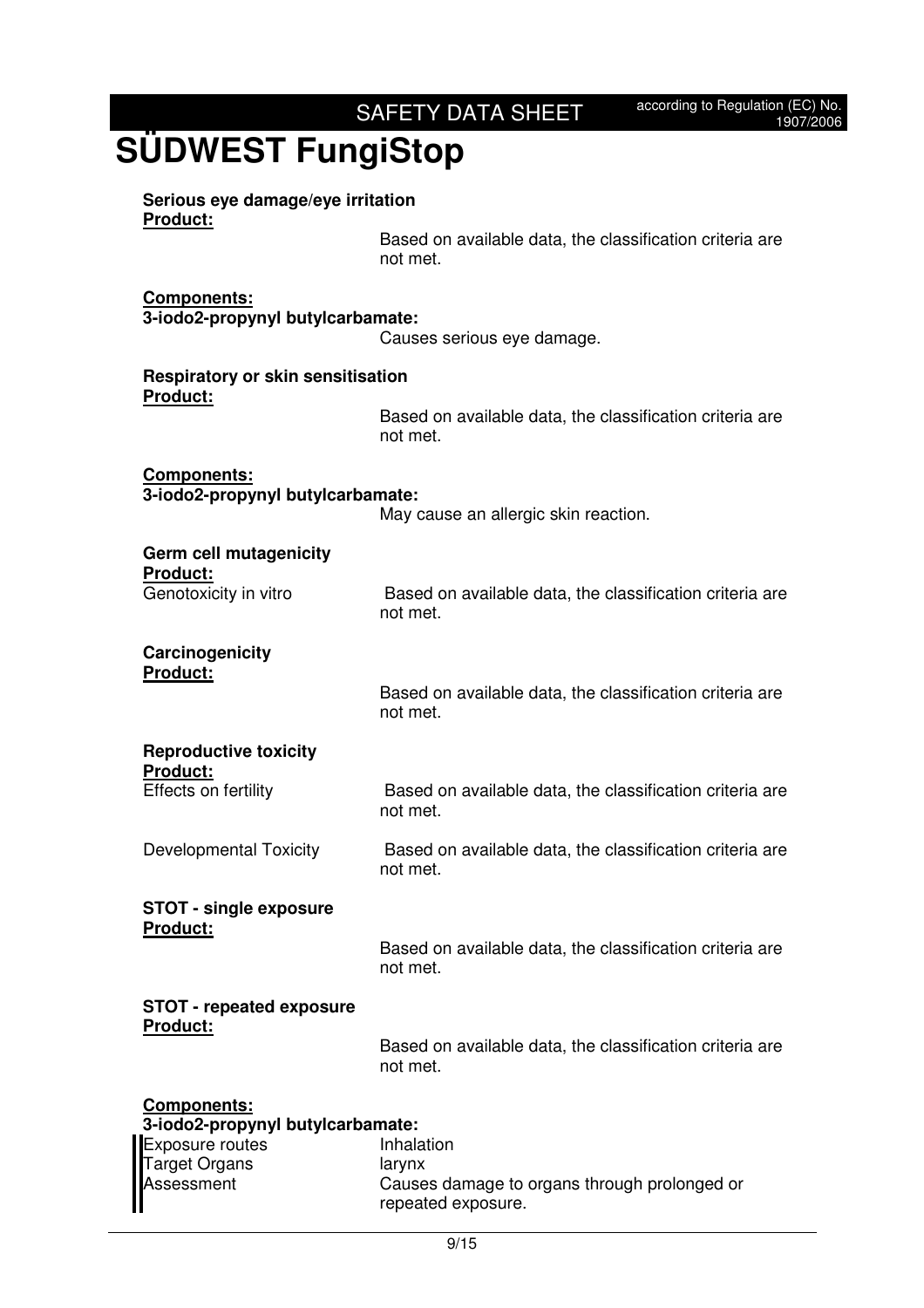### **Aspiration toxicity Product:**

Based on available data, the classification criteria are not met.

#### **Further information Product:**

**12.1 Toxicity** 

 The product itself has not been tested. The mixture is classified in accordance with Annex I to EC Directive 1272/2008. (See sections 2 and 3 for details).

#### **SECTION 12: ECOLOGICAL INFORMATION**

| Product:                                                |                                                                               |
|---------------------------------------------------------|-------------------------------------------------------------------------------|
| Toxicity to fish                                        | No data available                                                             |
|                                                         |                                                                               |
|                                                         |                                                                               |
| <b>Components:</b><br>3-iodo2-propynyl butylcarbamate : |                                                                               |
| Toxicity to fish                                        | LC50 (Oncorhynchus mykiss (rainbow trout)): 0,067 mg/l<br>Exposure time: 96 h |
|                                                         | Method: OECD Test Guideline 203                                               |
| Toxicity to daphnia and<br>other aquatic invertebrates  | EC50 (Daphnia magna (Water flea)): 0,16 mg/l<br>Exposure time: 48 h           |
|                                                         | Method: OECD Test Guideline 202                                               |
| Toxicity to algae                                       | EC50 (Pseudokirchneriella subcapitata (green algae)):<br>$0,049$ mg/l         |
|                                                         | Exposure time: 72 h                                                           |
|                                                         | Method: OECD Test Guideline 201                                               |
|                                                         | NOEC (Pseudokirchneriella subcapitata (green algae)):<br>0,0046 mg/l          |
|                                                         | Exposure time: 72 h                                                           |
|                                                         | Method: OECD Test Guideline 201                                               |
| M-Factor (Short-term<br>(acute) aquatic hazard)         | 10                                                                            |
| Toxicity to fish (Chronic                               | NOEC: 0,0084 mg/l                                                             |
| toxicity)                                               | Exposure time: 35 d<br>Species: Pimephales promelas (fathead minnow)          |
| Toxicity to daphnia and                                 | NOEC: 0,010 mg/l                                                              |
| other aquatic invertebrates                             | Exposure time: 21 d                                                           |
|                                                         |                                                                               |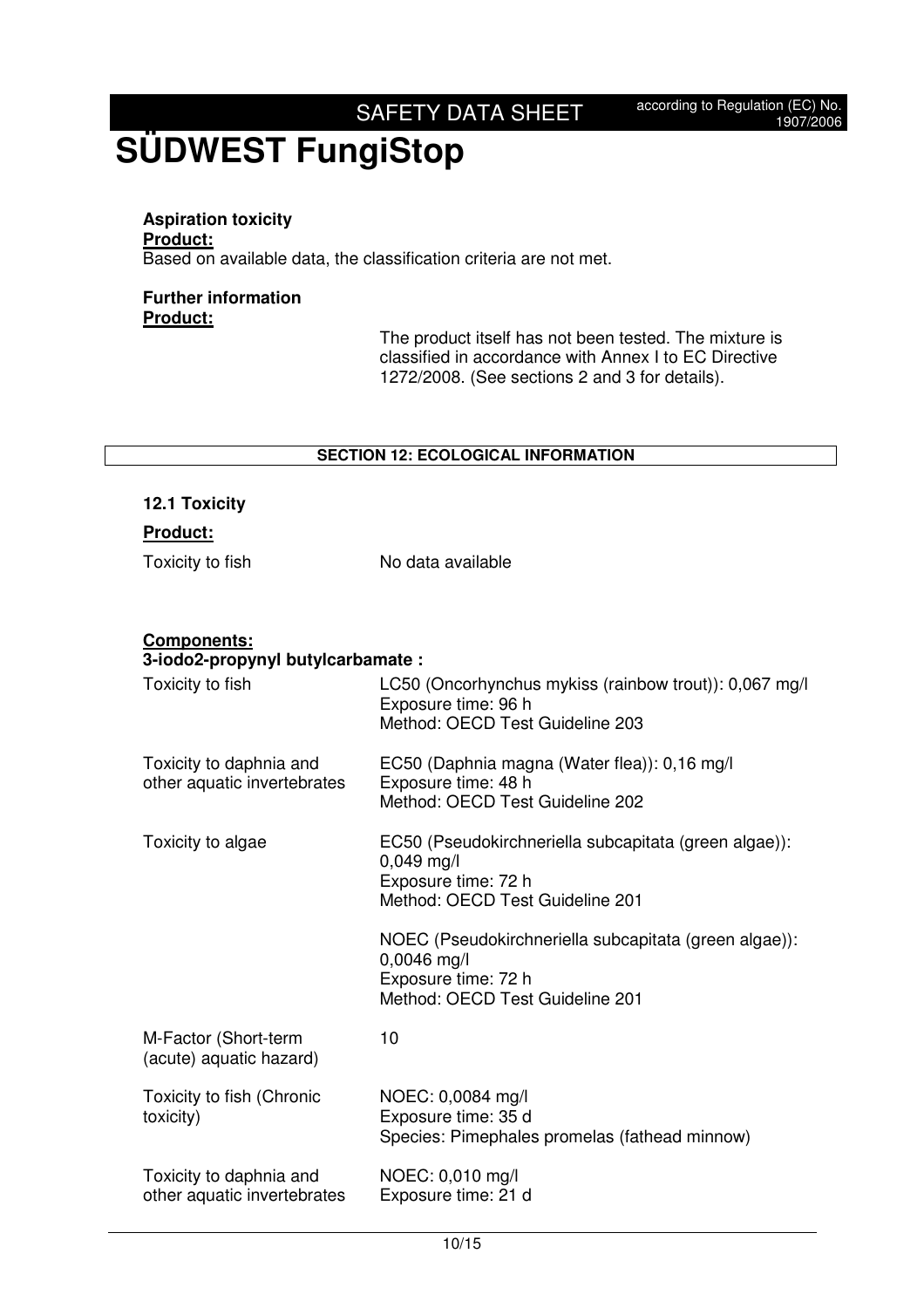| (Chronic toxicity)                                                                                   | Species: Daphnia (water flea)<br>Method: OECD Test Guideline 211                                                                                                                                            |
|------------------------------------------------------------------------------------------------------|-------------------------------------------------------------------------------------------------------------------------------------------------------------------------------------------------------------|
| M-Factor (Long-term<br>(chronic) aquatic hazard)                                                     | 1                                                                                                                                                                                                           |
| 12.2 Persistence and degradability                                                                   |                                                                                                                                                                                                             |
| Product:                                                                                             |                                                                                                                                                                                                             |
| Biodegradability                                                                                     | No data available                                                                                                                                                                                           |
| <b>Components:</b><br>3-iodo2-propynyl butylcarbamate:                                               |                                                                                                                                                                                                             |
| Biodegradability                                                                                     | Result: rapidly degradable                                                                                                                                                                                  |
| 12.3 Bioaccumulative potential                                                                       |                                                                                                                                                                                                             |
| <b>Product:</b>                                                                                      |                                                                                                                                                                                                             |
| <b>Bioaccumulation</b>                                                                               | No data available                                                                                                                                                                                           |
| <b>Components:</b><br>3-iodo2-propynyl butylcarbamate:<br>Partition coefficient: n-<br>octanol/water | $log$ Pow: 2,8                                                                                                                                                                                              |
| 12.4 Mobility in soil                                                                                |                                                                                                                                                                                                             |
| Product:                                                                                             |                                                                                                                                                                                                             |
| <b>Mobility</b>                                                                                      | No data available                                                                                                                                                                                           |
| 12.5 Results of PBT and vPvB assessment                                                              |                                                                                                                                                                                                             |
| <b>Product:</b>                                                                                      |                                                                                                                                                                                                             |
| Assessment                                                                                           | This substance/mixture contains no components<br>considered to be either persistent, bioaccumulative and<br>toxic (PBT), or very persistent and very bioaccumulative<br>(vPvB) at levels of 0.1% or higher. |
| 12.6 Other adverse effects                                                                           |                                                                                                                                                                                                             |
| <u>Product:</u>                                                                                      |                                                                                                                                                                                                             |
| Additional ecological<br>information                                                                 | Do not allow product to enter into ground water, bodies<br>of water or sewage systems.                                                                                                                      |
|                                                                                                      |                                                                                                                                                                                                             |

#### **SECTION 13: DISPOSAL CONSIDERATIONS**

#### **13.1 Waste treatment methods**

| Product | The user is responsible for proper coding and marking of<br>any waste. |
|---------|------------------------------------------------------------------------|
|         | Dispose of as special waste in compliance with local and               |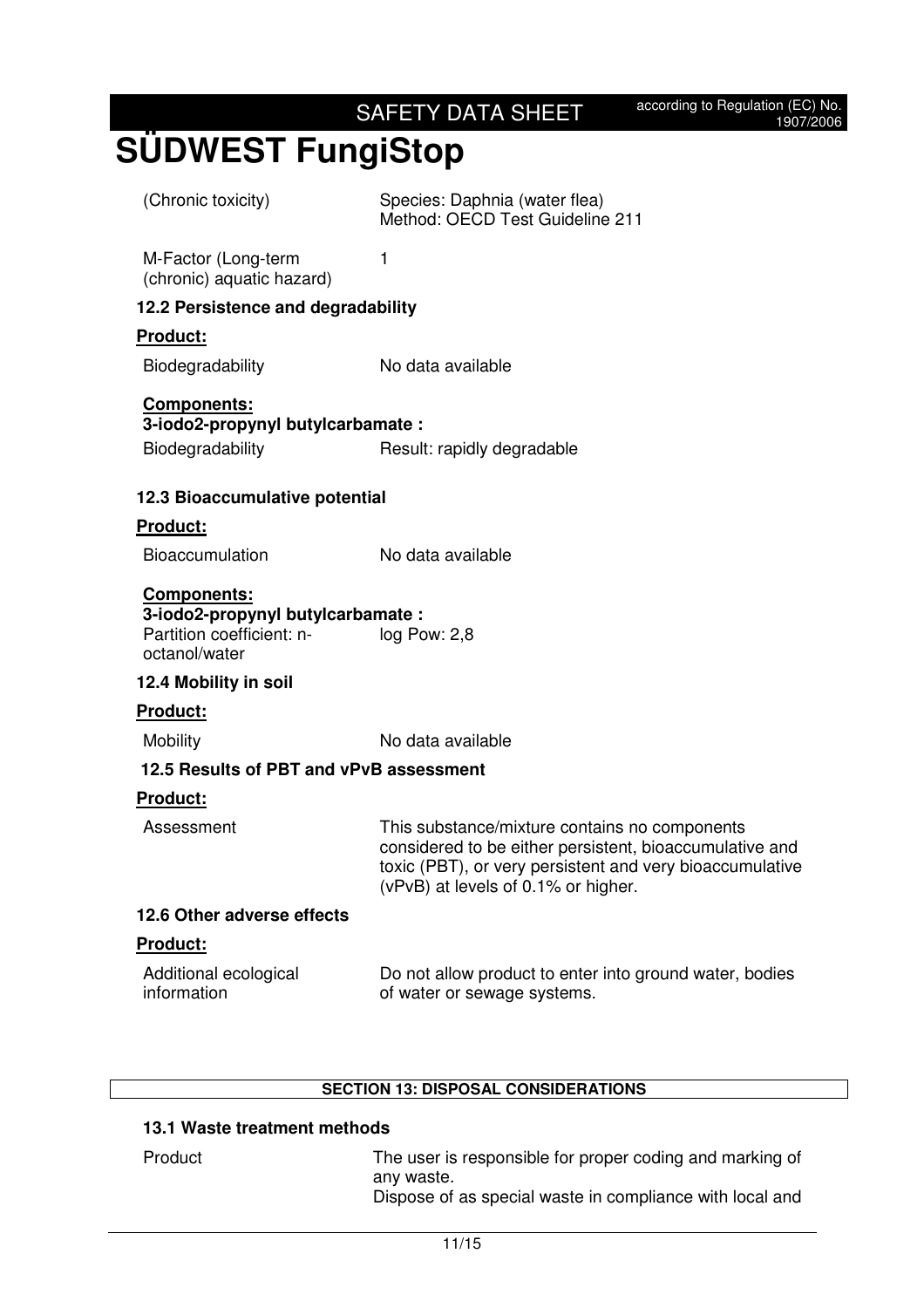### **SÜDWEST FungiStop**

national regulations. Partial and residual quantities can be reused.

| Contaminated packaging | Packaging that is not properly emptied must be disposed of<br>as the unused product.<br>Empty packaging should be recycled through disposal<br>systems. |
|------------------------|---------------------------------------------------------------------------------------------------------------------------------------------------------|
| Waste key for the      | 08 01 12 Waste paint and varnish other than those covered                                                                                               |
| unused product         | by 08 01 11                                                                                                                                             |

**SECTION 14: TRANSPORT INFORMATION**

#### **14.1 UN number**

Not regulated as a dangerous good

#### **14.2 UN proper shipping name**

Not regulated as a dangerous good

#### **14.3 Transport hazard class(es)**

Not regulated as a dangerous good

#### **14.4 Packing group**

Not regulated as a dangerous good

#### **14.5 Environmental hazards**

Not regulated as a dangerous good

#### **14.6 Special precautions for user**

Remarks This information is not available.

#### **14.7 Transport in bulk according to Annex II of Marpol and the IBC Code**

Remarks Not applicable

#### **SECTION 15: REGULATORY INFORMATION**

#### **15.1 Safety, health and environmental regulations/legislation specific for the substance or mixture**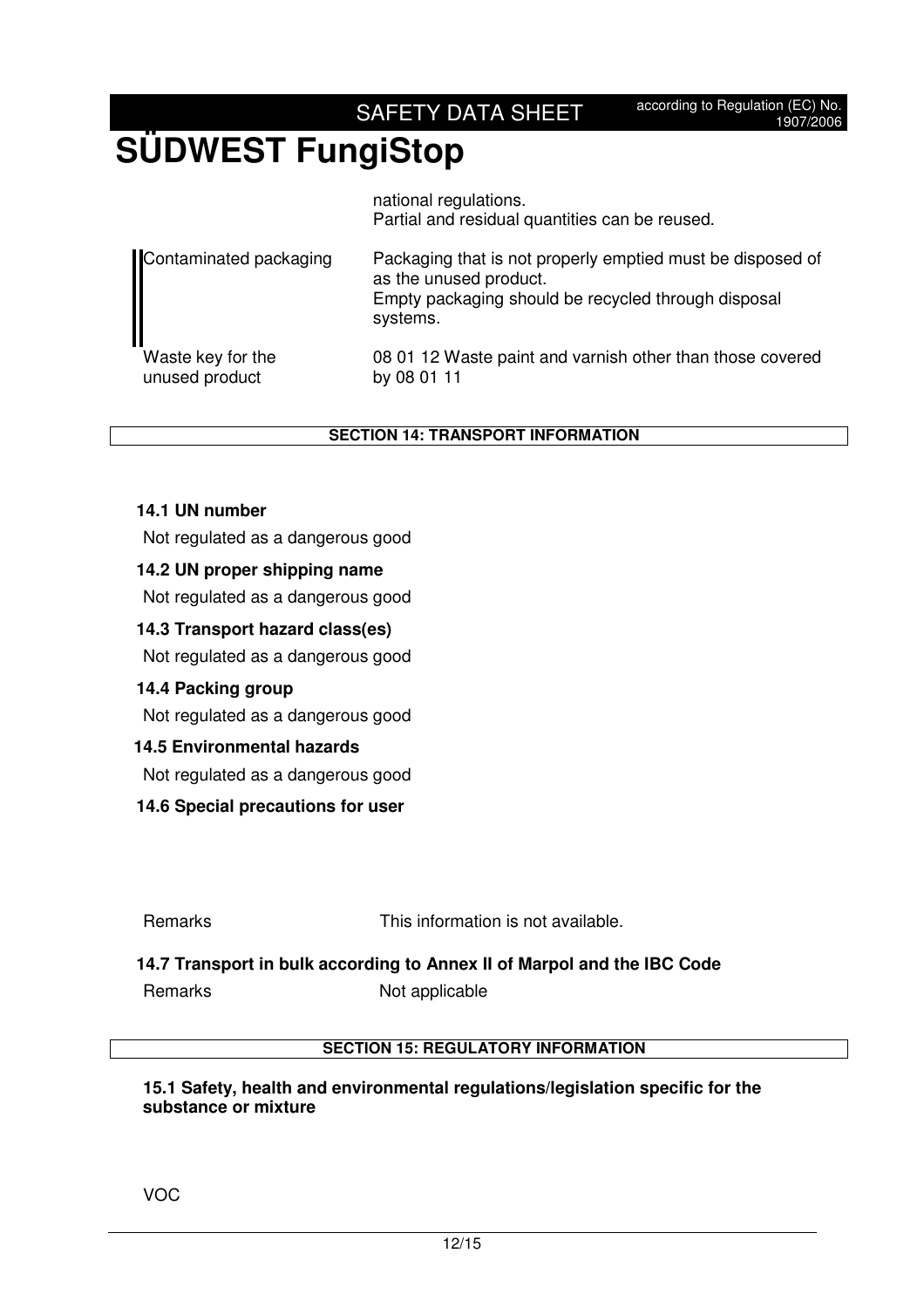# **SÜDWEST FungiStop**

Directive 2010/75/EU < 0,1 %

| <b>VOC</b><br>Directive 2004/42/EC | $0.1\%$                                                                                     |
|------------------------------------|---------------------------------------------------------------------------------------------|
|                                    | EU limit value for this product (cat. $A/a$ ) :30 g/lThis product<br>contains max30 g/IVOC. |

Not applicable

Regulation (EC) No 649/2012 of the European Parliament and the Council concerning the export and import of dangerous chemicals

Other regulations Comply with the statutory regulations on health and safety at work.

#### **15.2 Chemical safety assessment**

This information is not available.

#### **SECTION 16: OTHER INFORMATION**

#### **Changes from the previous version are indicated by markings in the left-hand margin.**

**The information in this Safety Data Sheet corresponds to our present state of knowledge and conforms to both national and EU legislation. The user's working conditions are, however, beyond our knowledge and control. The user is responsible for complying with all necessary legal requirements. The information in this Safety Data Sheet describes the safety requirements of our product and does not constitute any assurance of product properties.** 

#### **Full text of H-Statements**

| H302 | : Harmful if swallowed.                                              |
|------|----------------------------------------------------------------------|
| H317 | : May cause an allergic skin reaction.                               |
| H318 | : Causes serious eye damage.                                         |
| H331 | : Toxic if inhaled.                                                  |
| H372 | : Causes damage to organs through prolonged or<br>repeated exposure. |
| H400 | : Very toxic to aquatic life.                                        |
| H410 | : Very toxic to aquatic life with long lasting effects.              |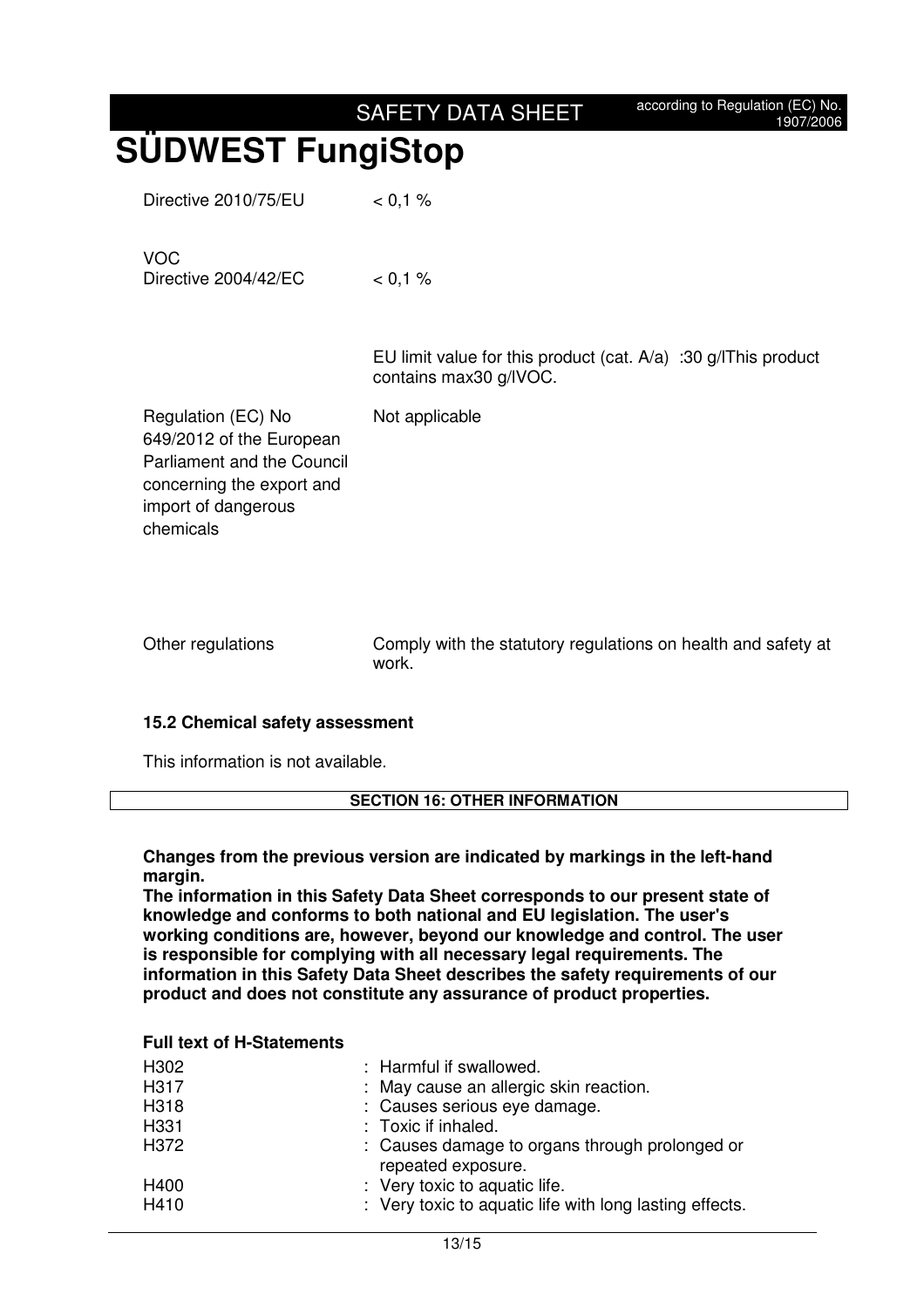# **SÜDWEST FungiStop**

#### **Full text of other abbreviations**

- 
- Acute Tox. : Acute toxicity Aquatic Acute : Short-term (acute) aquatic hazard Aquatic Chronic : Long-term (chronic) aquatic hazard Eve Dam.  $\qquad \qquad :$  Serious eve damage Skin Sens. : Skin sensitisation STOT RE : Specific target organ toxicity - repeated exposure

ADN - European Agreement concerning the International Carriage of Dangerous Goods by Inland Waterways; ADR - European Agreement concerning the International Carriage of Dangerous Goods by Road; AICS - Australian Inventory of Chemical Substances; ASTM - American Society for the Testing of Materials; bw - Body weight; CLP - Classification Labelling Packaging Regulation; Regulation (EC) No 1272/2008; CMR - Carcinogen, Mutagen or Reproductive Toxicant; DIN - Standard of the German Institute for Standardisation; DSL - Domestic Substances List (Canada); ECHA - European Chemicals Agency; EC-Number - European Community number; ECx - Concentration associated with x% response; ELx - Loading rate associated with x% response; EmS - Emergency Schedule; ENCS - Existing and New Chemical Substances (Japan); ErCx - Concentration associated with x% growth rate response; GHS - Globally Harmonized System; GLP - Good Laboratory Practice; IARC - International Agency for Research on Cancer; IATA - International Air Transport Association; IBC - International Code for the Construction and Equipment of Ships carrying Dangerous Chemicals in Bulk; IC50 - Half maximal inhibitory concentration; ICAO - International Civil Aviation Organization; IECSC - Inventory of Existing Chemical Substances in China; IMDG - International Maritime Dangerous Goods; IMO - International Maritime Organization; ISHL - Industrial Safety and Health Law (Japan); ISO - International Organisation for Standardization; KECI - Korea Existing Chemicals Inventory; LC50 - Lethal Concentration to 50 % of a test population; LD50 - Lethal Dose to 50% of a test population (Median Lethal Dose); MARPOL - International Convention for the Prevention of Pollution from Ships; n.o.s. - Not Otherwise Specified; NO(A)EC - No Observed (Adverse) Effect Concentration; NO(A)EL - No Observed (Adverse) Effect Level; NOELR - No Observable Effect Loading Rate; NZIoC - New Zealand Inventory of Chemicals; OECD - Organization for Economic Co-operation and Development; OPPTS - Office of Chemical Safety and Pollution Prevention; PBT - Persistent, Bioaccumulative and Toxic substance; PICCS - Philippines Inventory of Chemicals and Chemical Substances; (Q)SAR - (Quantitative) Structure Activity Relationship; REACH - Regulation (EC) No 1907/2006 of the European Parliament and of the Council concerning the Registration, Evaluation, Authorisation and Restriction of Chemicals; RID - Regulations concerning the International Carriage of Dangerous Goods by Rail; SADT - Self-Accelerating Decomposition Temperature; SDS - Safety Data Sheet; SVHC - Substance of Very High Concern; TCSI - Taiwan Chemical Substance Inventory; TRGS - Technical Rule for Hazardous Substances; TSCA - Toxic Substances Control Act (United States); UN - United Nations; vPvB - Very Persistent and Very Bioaccumulative

#### **Further information**

Other information It is possible in the interim period that you may find different markings on packaging compared to the Material Safety Data Sheet until stocks have been used up. We ask for your understanding in this matter.